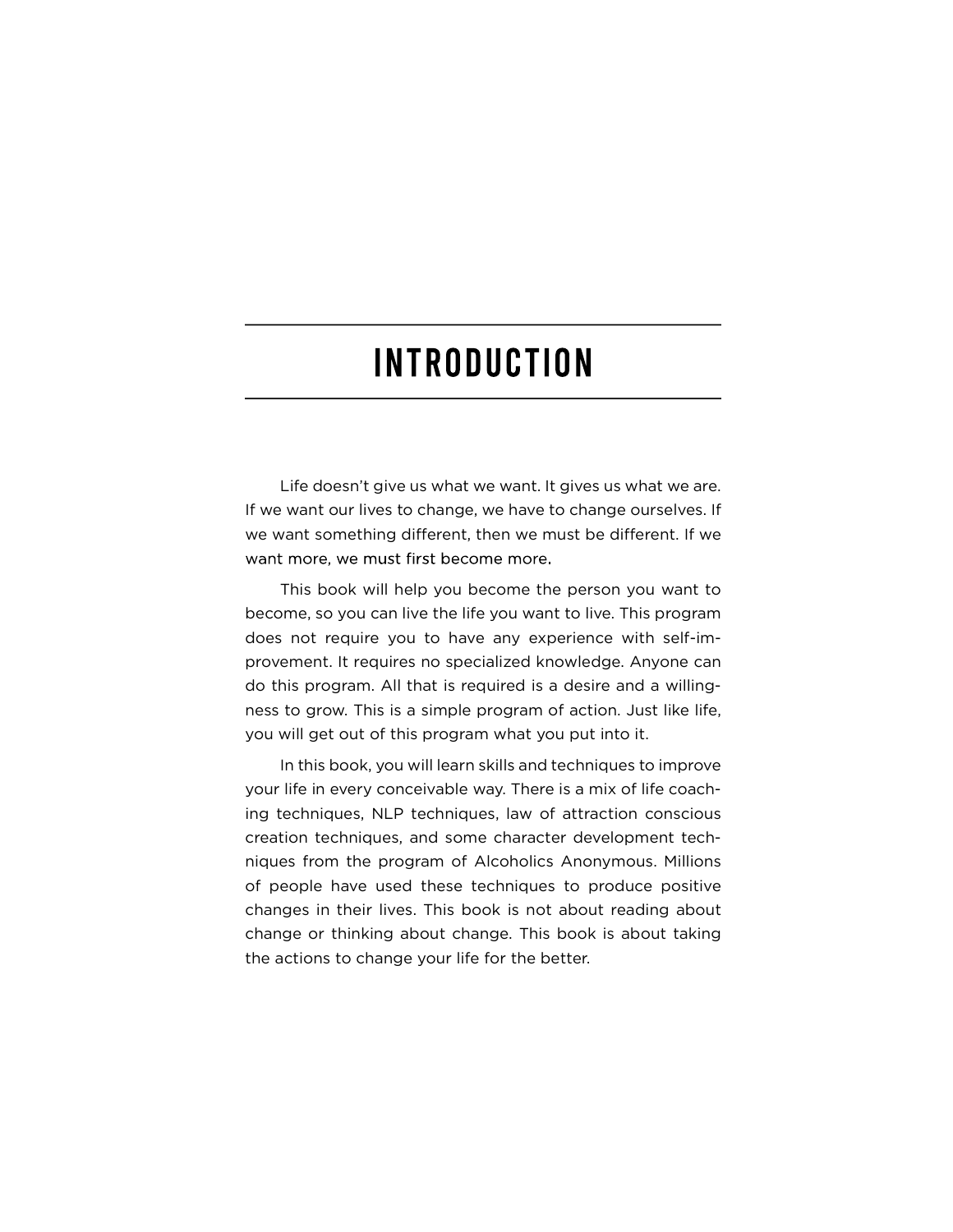#### Your Power to Change

# IN PART ONE OF THIS BOOK, THE POWER TO CHANGE YOURSELF, YOU WILL LEARN TO: Your Power to Cha<br> **PART ONE OF THIS BOOK, THE PO<br>
JRSELF, YOU WILL LEARN TO:<br>
• Overcome your fears.**<br>
• Create a burning desire to chang

- 
- Create a burning desire to change.
- Focus your power and energy on things you can control.
- Free up your energy and power trapped in your past to focus it on the present and the future.
- Uncover the unresolved moments of your past, discover the lessons and growth they hold for you, and discard any unwanted elements still causing you pain.
- Consciously create and install resourceful behaviors and responses to life, replacing your unresourceful behaviors and reactions to life, and giving you complete control over how you show up in life.
- Design your ideal self and create a simple and timeefficient daily program that will help you accelerate your journey to becoming your ideal self.
- Gain conscious control over your fears, beliefs, thoughts, emotions, behaviors, reactions, and responses to life. You will truly become the master of yourself.

## IN PART TWO, THE POWER TO CHANGE YOUR LIFE, YOU WILL LEARN TO:

- Stop living life by default and live your life with intention and definitive purpose.
- Create an ideal for every area of your life and create an achievable plan to realize those ideals.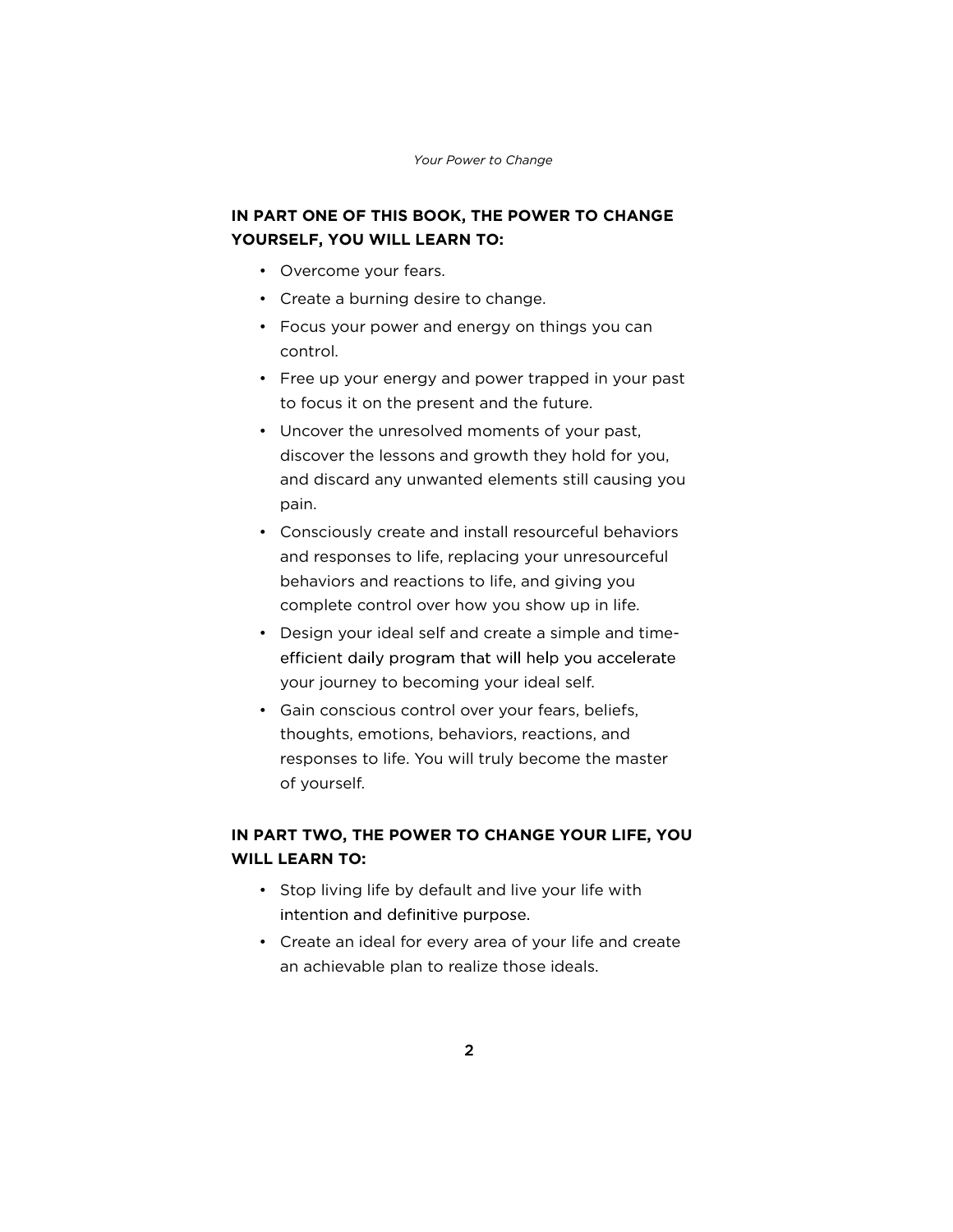#### Introduction

- Leverage the power of all the moments of your life to increase the quality of every area of your life; Past, present, and future.
- Consciously and powerfully create the life of your dreams, putting life on notice you will not be denied.
- Enjoy every step of your journey. Find joy, and peace, and fulfillment, and prosperity now. It is all about the quality of the journey and the person you become along the way.
- Uncover your beliefs and personal truths that govern your life in every way, overcome any unwanted or limiting beliefs, and adopt the beliefs to complete your journey.
- Create a state of being that exemplifies the person you have always hoped you could be, and gain access to that state now. You will practice being your most magnificent self now.
- Push the limits of what you believe you are capable of and the person you believe you can become.

### HOW TO USE THIS BOOK FOR BEST RESULTS

- Read Appendix A Visualizations Exercises. This will serve a dual purpose of increasing your ability to create detailed images and environments in your mind, and will also increase the quality of your subjective experience of your life now.
- Access additional learning materials on my website. At the end of Appendix A I have provided a link to my website where you can create a login which will give you complete access to printable worksheets and additional learning materials.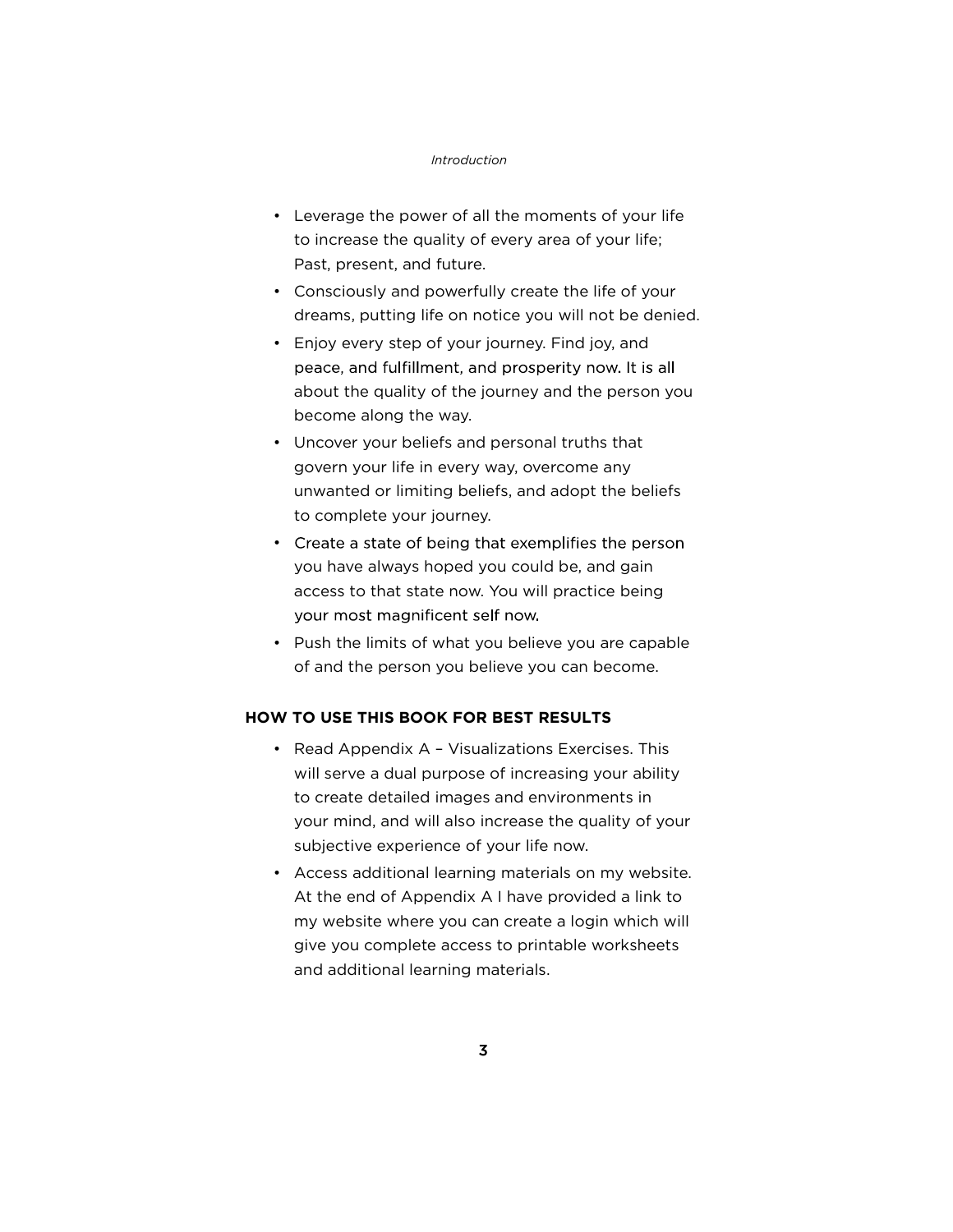#### Your Power to Change

- Complete the exercises and chapters in the order they are written. All the skills and techniques were meant to build upon each other. They start slow, giving you a chance to learn the fundamentals, then increase in power as your proficiency grows. You must learn to crawl before you walk and walk before you run.
- Start a Power to Change journal. You will be asked to do some writing and brainstorming. I have provided worksheets for your final drafts, although you may want to recreate them on a larger piece of paper. I will also ask you to write things down on a separate piece of paper quite often. Keeping it all together in one place will allow you to access the information at any time.
- Use a voice recorder. There will be exercises that will require that you receive verbal instruction. Most smartphones have a free app for this.
- Optional: Go through this book with a partner. If you do this with a partner, make sure it is someone you love and trust. The skills and techniques produce profound, lasting change, and as such, will be dealing with the root or cause of a lot of our unwanted "stuff."
- Repetition, repetition, repetition. Many of these skills and techniques will require practice for you to become proficient. Some will act to "wire" or install programmed responses into your subconscious mind. This will allow you to respond in a resourceful manner where you used to react in an unresourceful manner. The key to wiring these programs is repetition, speed, and intensity.